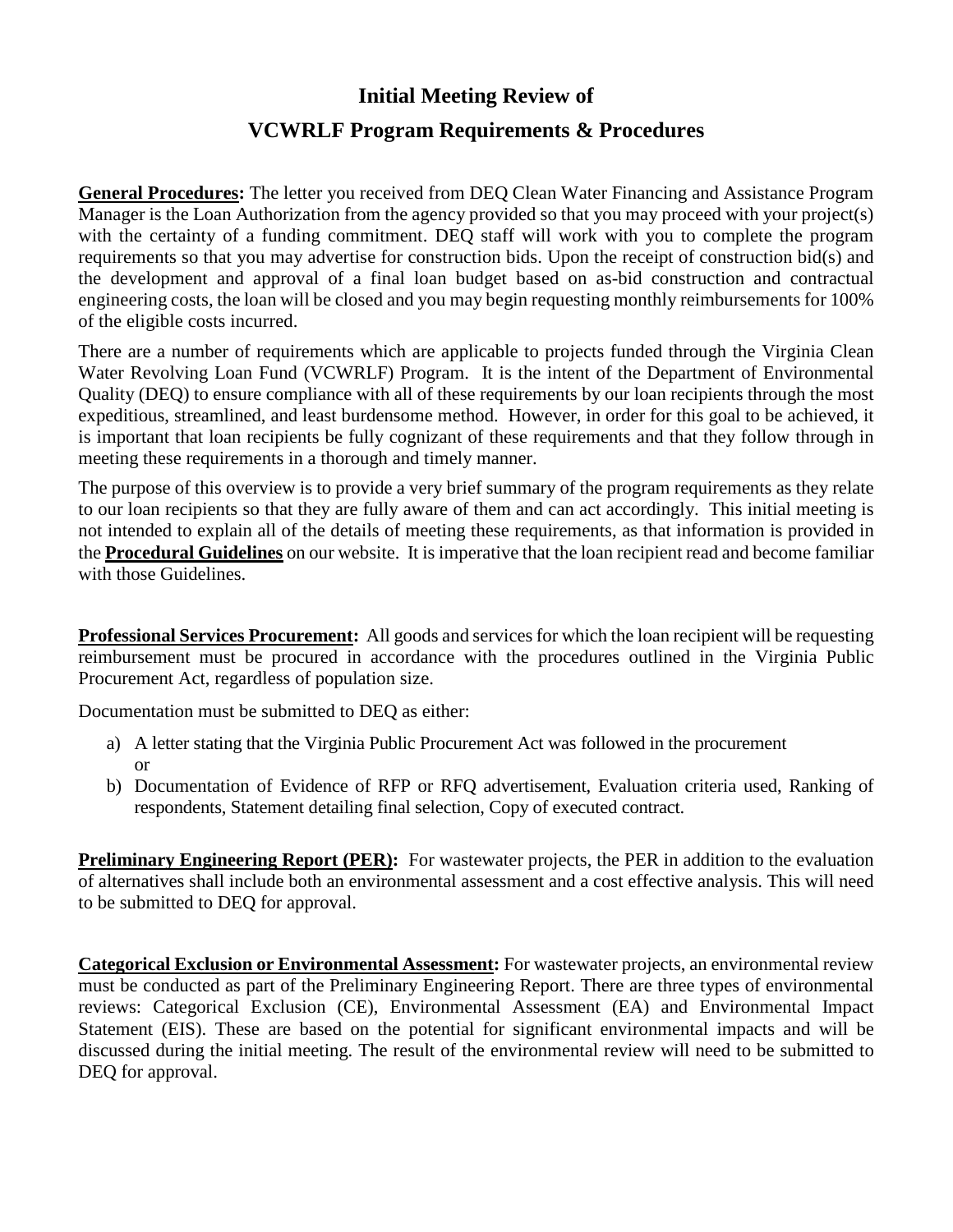**Plan and Specifications:** Final plans and bid ready specifications must be submitted to DEQ for review and approval. The appropriate set of contract inserts must be included in the specifications verbatim. The Bid Advertisement must discuss and highlight the requirements of VCWRLF. A completed plan and specifications checklist, certificate to construct (for wastewater projects), and a cost estimate must be provided with this submittal.

**Environmental Permits:** All required environmental permits must be in place prior to the initiation of construction. As permits are obtained, please submit copies to DEQ.

**Construction Contract Procurement:** All goods and services for which the loan recipient will be requesting reimbursement must be procured in accordance with the procedures outlined in the Virginia Public Procurement Act, regardless of population size. Once the loan recipient has completed the bidding process and selected the contractor for the project, they must submit a bid package to DEQ for review. The bid package must contain the following:

- a) evidence of bid advertisement
- b) the bid tabulation, bid form, and bid bond
- c) documentation regarding contractor selection
- d) documentation verifying solicitation of MBE/WBE firms and the result
- e) signed American Iron and Steel Certification Statement (for wastewater projects)
- f) Confirmation of correct Wage Determination (for wastewater projects)

**Loan Closing:** Once all bid documentation, signed task orders, payment bond and performance bond documentation have been received, a date with VRA will be scheduled to close the loan. An initial disbursement request will be needed to close the loan.

**Disbursements:** Once the loan has closed, requests for disbursements may be submitted. It is recommended that disbursements requests be submitted at least quarterly, however monthly requests are highly encouraged. With each request for disbursement, please submit any change orders that have been executed, along with a discussion for the eligible items/costs for CWFAP staff review.

**Project Schedule:** A project schedule is also included in the loan agreement. From the time of the initial meeting through loan close out, a Quarterly Project Status (QPS) Report form should be filled out and emailed to the Project Manager within 15 days of the end of each quarter documenting any schedule changes and providing a project update. This form will be provided. Minutes from regularly scheduled progress meetings may be submitted to the Project Manager in lieu of the QPS reports. The Project Manager should be kept updated on any schedule or cost changes throughout the project.

**Site Visits:** To gauge progress and compliance with approved plans and specifications, site visits will take place at various times throughout the project construction. The DEQ Project Manager will coordinate these visits with the loan recipient. In addition, the DEQ Project Manager should be invited to the pre-bid meeting, pre-construction meeting, and any routine progress meetings. A copy of the Notice to Proceed should be provided to the DEQ Project Manager.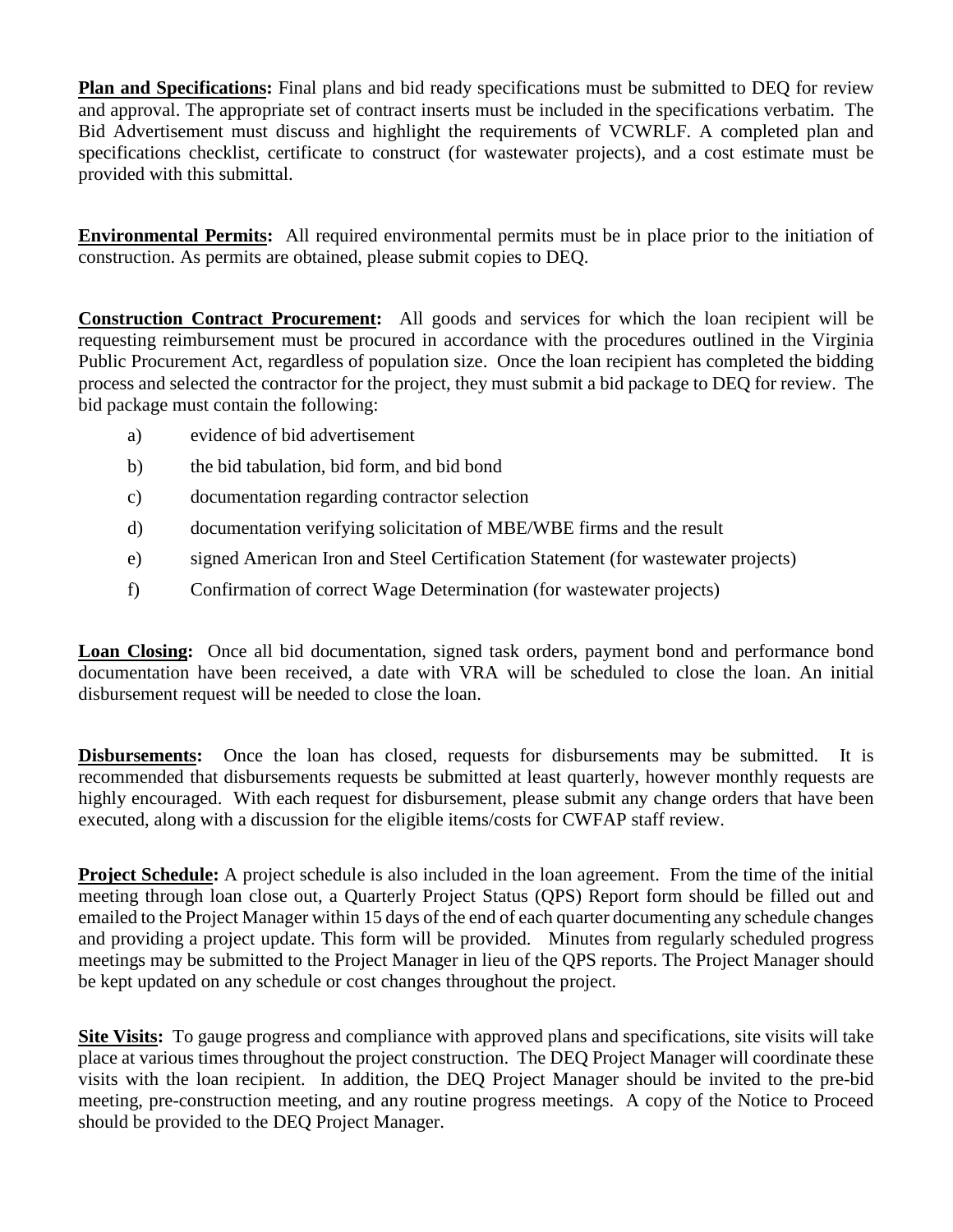**Women and Minority Business Enterprises (WBE/MBE):** The loan recipient must evaluate the low bidder's good faith efforts regarding MBE/WBE solicitation prior to contract award. All MBE/WBE solicitation and recruitment documentation must be submitted to CWFAP along with the bid package. The contract should not be awarded until CWFAP has approved the bid package. The loan recipient shall also obtain copies of the VCWRLF MBE/WBE utilization reporting form identifying the selection of minority and female-owned businesses to be utilized during construction of the facility. The contractor and all subcontractors will report their utilization of MBE/WBE firms to the loan recipient on a quarterly basis during the construction period. The loan recipient must compile these MBE/WBE utilization reports and submit on a quarterly basis to CWFAP.

**Davis Bacon (DB) (for wastewater projects only):** The contractor and its subcontractors shall comply with provisions of the Davis-Bacon Act and Related Acts. All laborers and mechanics employed by the contractor or subcontractors shall be paid wages at rates not less than those in the applicable wage determination for this construction trade and geographic area are required as part of this contract. The wage determination(s) must be posted at the site of the work in a prominent and accessible place. The contractor will also post the Department of Labor poster "Employee Rights under the Davis-Bacon Act" (www.wagehours.dol.gov). The contractor or subcontractor shall insert in any subcontract the applicable wage rates, and a clause requiring the subcontractor include these clauses in any lower tier subcontract. Any class of laborers or mechanics employed under the contract, which is not listed in the wage determination, shall be classified in conformance with the wage decision if possible. Additional classifications shall be requested from the Department of Labor. Upon issuance of an additional classification, the new wage rate including fringe benefits where appropriate shall be paid to all workers performing the work in that classification.

The loan recipient or agent shall:

- a) Verify that contractors and subcontractors include covered employees in fringe benefit plans as provided for in the Department of Labor wage determinations
- b) Review contractors and subcontractors use of apprentices and trainees programs
- c) Ensure all EEO, OSHA, Wage Determination and Additional Classifications, Davis Bacon, and any other required postings are displayed on each work site
- d) Certify compliance with Davis Bacon requirements as part of each reimbursement request.
- e) Maintain their records of payrolls, payroll reviews, on-site subcontractors, and compliance actions for at least three years after completion of the work

**American Iron and Steel (AIS) (for wastewater projects only):** The loan recipient must document that all iron and steel products which are retained as part of their "project" are American Iron and Steel. Production in the US of the iron or steel products requires that all manufacturing processes must take place in the United States, except metallurgical processes involving refinement of steel additives. It is the responsibility of the loan recipient to obtain and keep on file all required AIS certifications. The contractor must submit to the loan recipient an initial certification and a final certification. The prime contractor must certify that all iron and steel products which are retained as part of the project satisfy AIS requirements except those "waivered" by EPA, or those included as "De Minimis" products including those supplied or installed by their subcontractors.